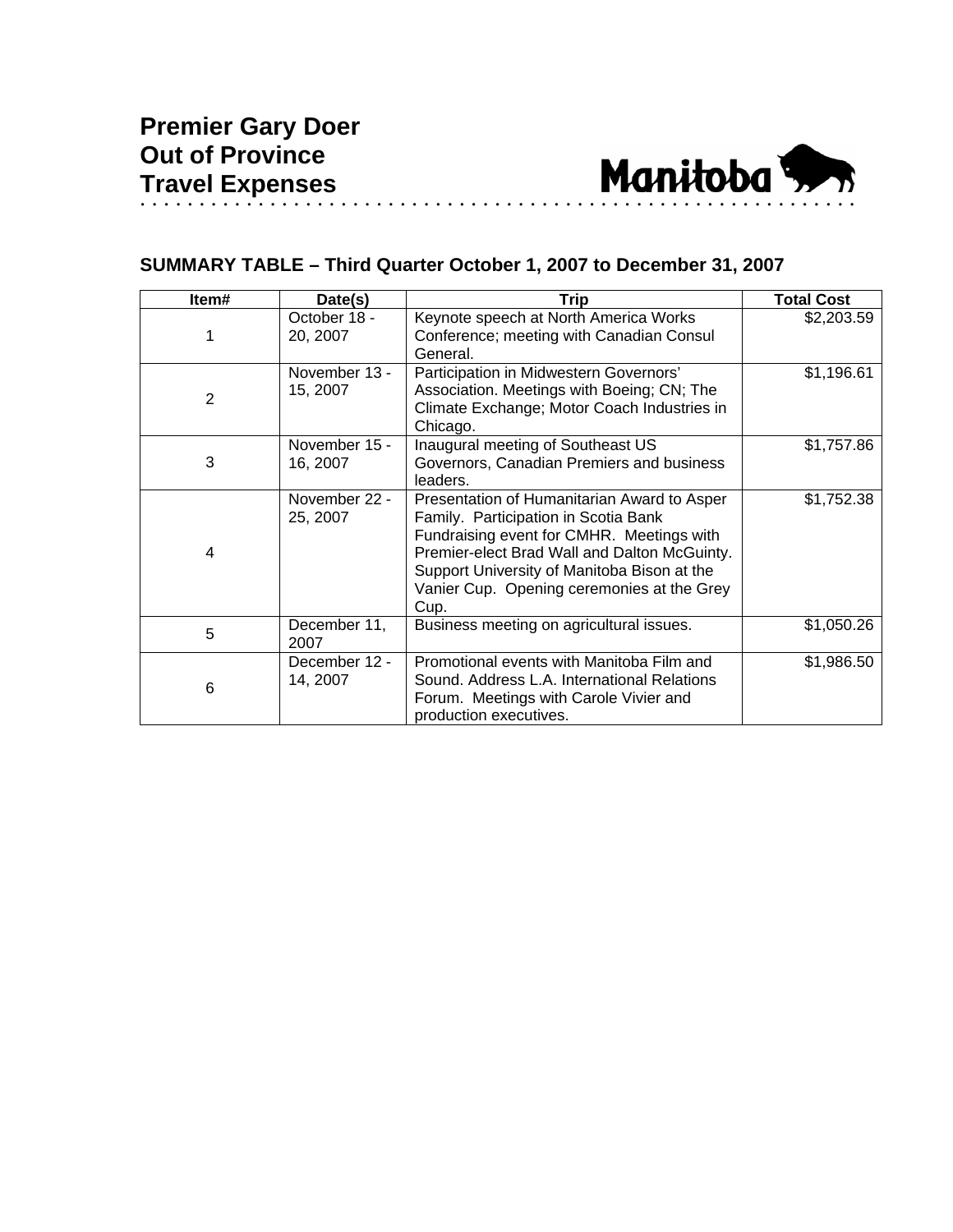## **TRAVEL DETAIL**

| Item#1                      |                                                                |
|-----------------------------|----------------------------------------------------------------|
| Purpose                     | Keynote speech at North America Works Conference; meeting with |
|                             | Canadian Consul General.                                       |
| Date(s)                     | October 18 - 20, 2007                                          |
| Destination(s)              | Kansas, KS                                                     |
| Air fare                    | \$1,582.40                                                     |
| <b>Other Transportation</b> |                                                                |
| Accommodation & meals       | \$621.19                                                       |
| & phone calls               |                                                                |
| Other                       |                                                                |
| TOTAL:                      | \$2,203.59                                                     |

## **Item# 2**

| Item# $2$                   |                                                                   |
|-----------------------------|-------------------------------------------------------------------|
| Purpose                     | Participation in Midwestern Governors' Association. Meetings with |
|                             | Boeing; CN; The Climate Exchange; Motor Coach Industries in       |
|                             | Chicago.                                                          |
| Date(s)                     | November 13 - 15, 2007                                            |
| Destination(s)              | Milwaukee, IL & Chicago, IL                                       |
| Air fare                    | \$556.73                                                          |
| <b>Other Transportation</b> |                                                                   |
| Accommodation & meals       | \$639.88                                                          |
| & phone calls               |                                                                   |
| Other                       |                                                                   |
| TOTAL:                      | \$1,196.61                                                        |

| × |  |  |
|---|--|--|
|---|--|--|

| Item# $3$                   |                                                          |
|-----------------------------|----------------------------------------------------------|
| Purpose                     | Inaugural meeting of Southeast US Governors and Canadian |
|                             | Premiers. Attended with Manitoba business leaders.       |
| Date(s)                     | November 15 - 16, 2007                                   |
| Destination(s)              | Montreal, PQ                                             |
| Air fare                    | \$1,356.58                                               |
| <b>Other Transportation</b> |                                                          |
| Accommodation & meals       | \$401.28                                                 |
| & phone calls               |                                                          |
| Other                       |                                                          |
| TOTAL: l                    | \$1,757.86                                               |

<u> 1980 - Johann Barn, mars eta bainar eta baina eta baina eta baina eta baina eta baina eta baina eta baina e</u>

| Item#4                      |                                                                                                                                                                                                                                                                                  |
|-----------------------------|----------------------------------------------------------------------------------------------------------------------------------------------------------------------------------------------------------------------------------------------------------------------------------|
| Purpose                     | Presentation of Humanitarian Award to Asper Family. Participation<br>in Scotia Bank Fundraising event for CMHR. Meetings with Premier-<br>elect Brad Wall and Dalton McGuinty. Support University of<br>Manitoba Bison at the Vanier Cup. Opening ceremonies at the Grey<br>Cup. |
| Date(s)                     | November 22 - 25, 2007                                                                                                                                                                                                                                                           |
| Destination(s)              | Toronto, ON                                                                                                                                                                                                                                                                      |
| Air fare                    | \$737.94                                                                                                                                                                                                                                                                         |
| <b>Other Transportation</b> |                                                                                                                                                                                                                                                                                  |
| Accommodation & meals       | \$1,014.44                                                                                                                                                                                                                                                                       |
| & phone calls               |                                                                                                                                                                                                                                                                                  |
| Other                       |                                                                                                                                                                                                                                                                                  |
| TOTAL:                      | \$1.752.38                                                                                                                                                                                                                                                                       |